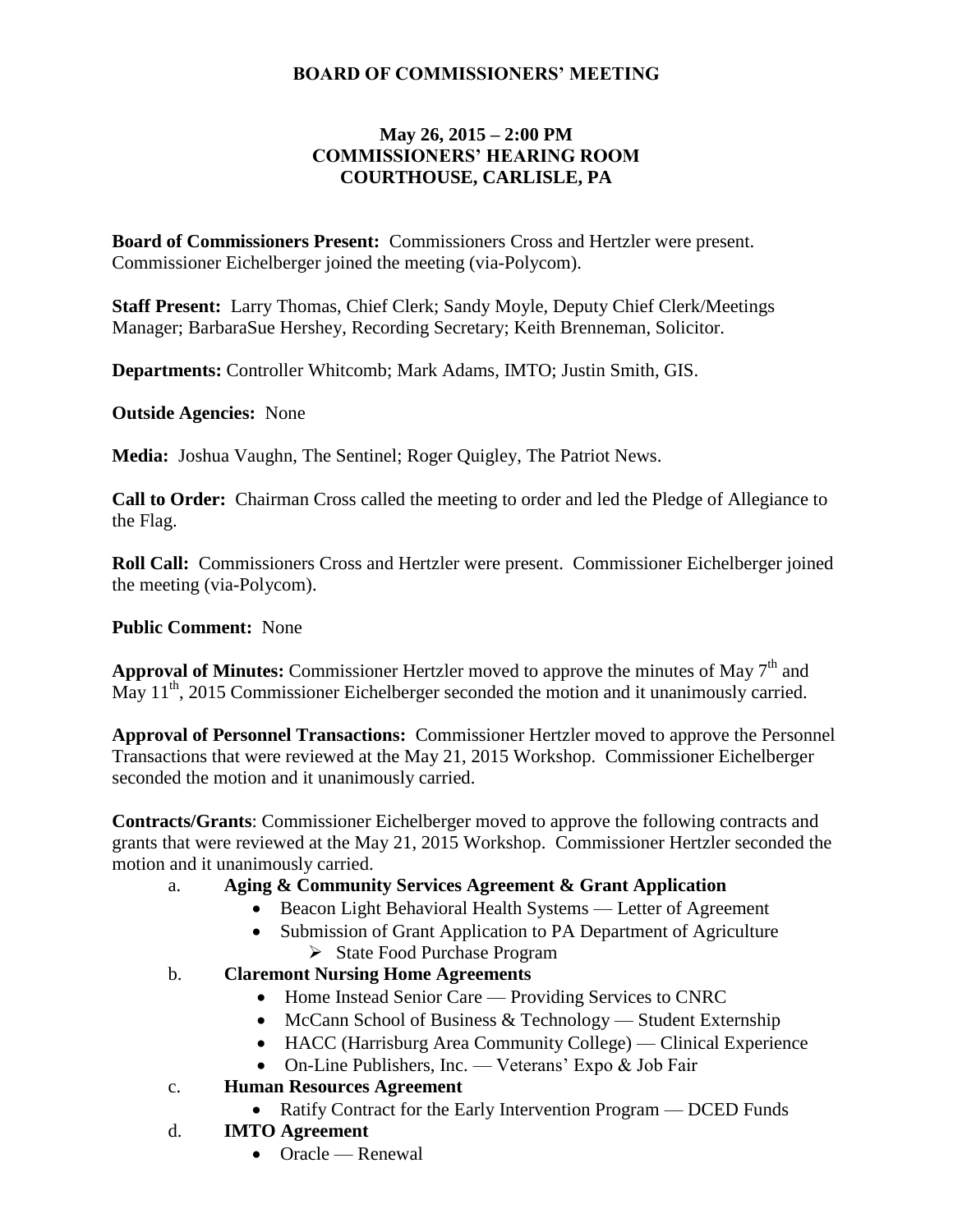**Approval of Resolution 2015-11:** Commissioner Eichelberger moved to approve Resolution No. 2015-11 regarding the Budget Adjustment that were reviewed at the May 21, 2015 Workshop. Commissioner Hertzler seconded the motion and it unanimously carried.

**Approval of Reimbursement Agreement No. 08A152 Orrs Bridge (T-618) Project:** Commissioner Hertzler moved to approve Reimbursement Agreement No. 08A152 Orrs Bridge (T-618) Project for Preliminary Engineering Time Extension that was reviewed at the May 21, 2015 Workshop. Commissioner Eichelberger seconded the motion and it unanimously carried.

**Approval of CNRC Medicare Cost Report – End of Year 2014:** Commissioner Hertzler moved to approve the CNRC Medicare Cost Report, End of Year 2014 that was reviewed at the May 21, 2015 Workshop. Commissioner Eichelberger seconded the motion and it unanimously carried.

**Approval of Discussion of Capital Project Request - Pictometry 2016:** Commissioner Eichelberger moved to approved the Capital Project Request for Pictometry 2016 that was reviewed at the May 21, 2015 Workshop. Chairman Cross seconded the motion for further discussion on funding. Commissioner Hertzler has concerns regarding the status of the county budget before this program expense occurs and a list of future expenditures. Commissioner Hertzler made a motion to table the Capital Project for Pictometry 2016. Commissioner Eichelberger asked if there is a timeline on the project. Justin Smith stated that the deadline is the end of summer. Commissioner Eichelberger seconded the motion to table the project and the motion carried with Chairman Cross voting no.

**Approval of Resolution 2015-12:** Commissioner Hertzler moved to approve Resolution No. 2015-12 to Restore State Funding for Public Libraries that was reviewed at the May 21, 2015 Workshop. Commissioner Eichelberger seconded the motion with Commissioner Hertzler making additional points for restoration to the counties libraries and it unanimously carried.

**Approval of Acceptance of William Neidigh's Resignation:** Chairman Cross moved to approve the Acceptance of William Neidigh's Resignation from the Recycling & Waste Authority that was reviewed at the May 21, 2015 Workshop. Commissioner Eichelberger seconded the motion and it unanimously carried.

**Approval of Appointment of Erin Short:** Commissioner Eichelberger moved to approve the Appointment to Erin to the Recycling & Waste Authority that was reviewed at the May 21, 2015 Workshop. Commissioner Hertzler seconded the motion and it unanimously carried.

#### **Discussion and Approval of Access Agreement:** — (Mark Adams)

• Comcast Business — Right of Entry for 1601 Ritner Highway Chairman Cross moved to approve the Access Agreement for Comcast Business Right of Entry at 1601 Ritner Highway. Commissioner Hertzler seconded the motion and it unanimously carried.